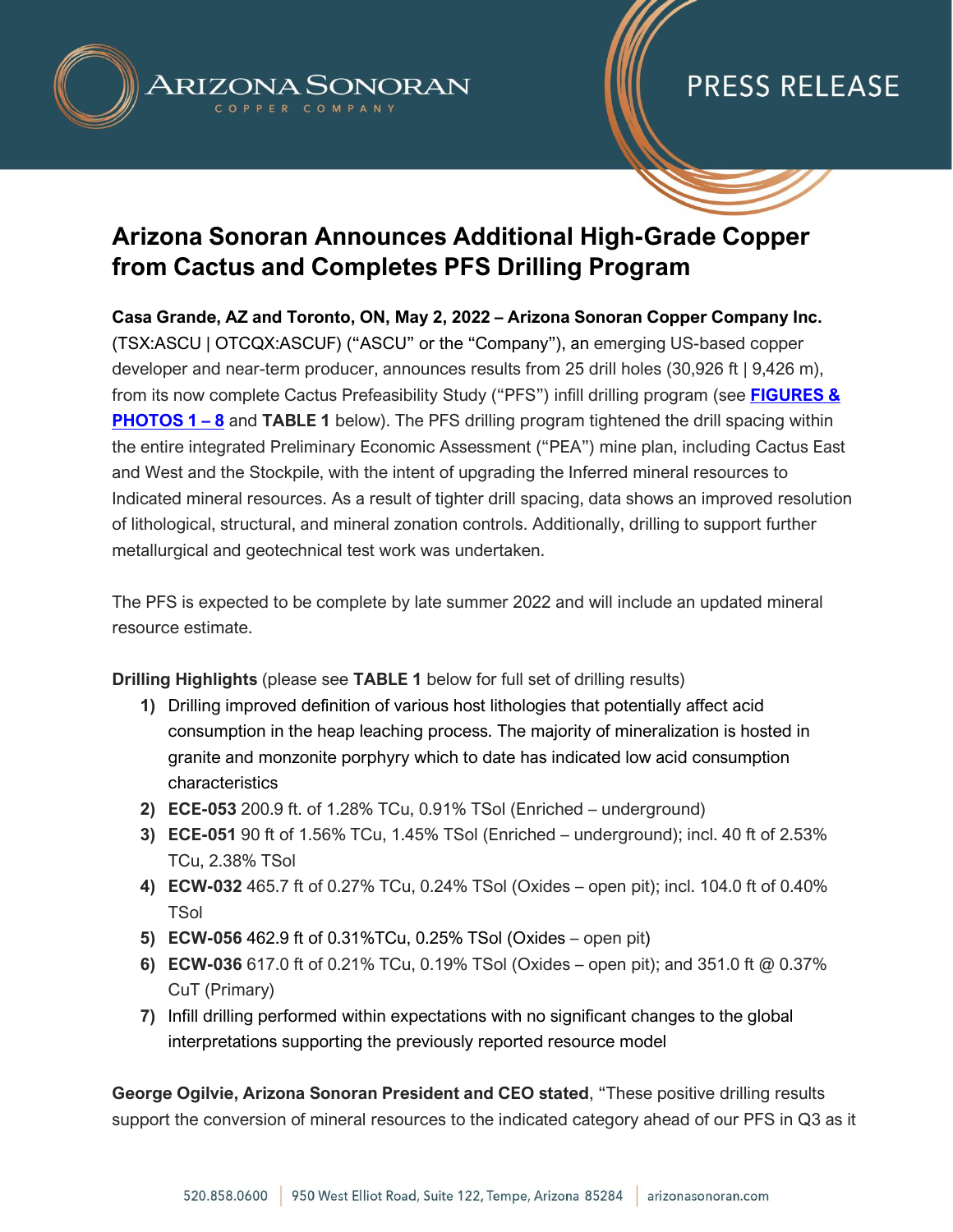

pertains to the low-grade, bulk tonnage open pit operation at Cactus West and higher-grade underground Cactus East. We expect the drilling will convert a substantial amount of the leachable copper to a maiden probable reserve, which will be used to update the mine plan and associated economics. Each completed critical path item moves us closer to undertaking a Bankable Feasibility Study with Project Financing and ultimately a construction and development decision."

The PFS-level drilling reduced drill spacing to 250 ft within the PEA mine plan and 200 ft within the Stockpile. Drills focused in the north, south and northwest region of the open pit as well as the Cactus East underground. The total program consisted of 79,175 ft (24,133 m) of drilling, with indications that mineralization remains open to the north, and southwest of the pit, with opportunities to further convert mineralization from the underground. A Feasibility level-drilling program consisting of 72,000 ft (21,946 m) is currently underway, including:

- 60,000 ft (18,288 m) of infill drilling to 125 ft centers within the mine plan area, and
- 12,000 ft (3,650 m) of planned expansion drilling.

#### **Geological Description**

Drilling results in this press release cover the northern and southern infill programs to the Cactus West Deposit and the southern margin of the Cactus East Deposit. Drilling on the southern side of Cactus West intercepted shallow enriched mineralized zones with little to no oxide presence, as interpreted from previous drilling. Mineralization was intercepted from as shallow as 25 ft on the southern side of Cactus West, in proximity to the discovery outcrop, but typically was intercepted from 100 ft depth with low tenor enrichment. Drilling was terminated in primary mineralization characterized as part of the pyrite alteration zone of the porphyry system.

Drilling on the north side of Cactus West intercepted thick low grade continuous oxide mineralization resulting from deeper weathering penetration within a 650 ft (198 m) wide east-west trending fault zone. Enriched mineralization was intercepted at depth prior to the holes being terminated in well mineralized primary mineralization characterized as part of the chalcopyritepyrite alteration zone.

Drilling on the south side of Cactus East defines generally the southern extents of mineralization due to the geometry of the Cactus East horst block being truncated by the south and basement faults on the south side. Thick high grade enriched mineralization was intercepted in holes ECE-051 and ECE-053 with little to no oxide and/or primary mineralization. Holes were terminated in the basement fault closing off mineralization at depth.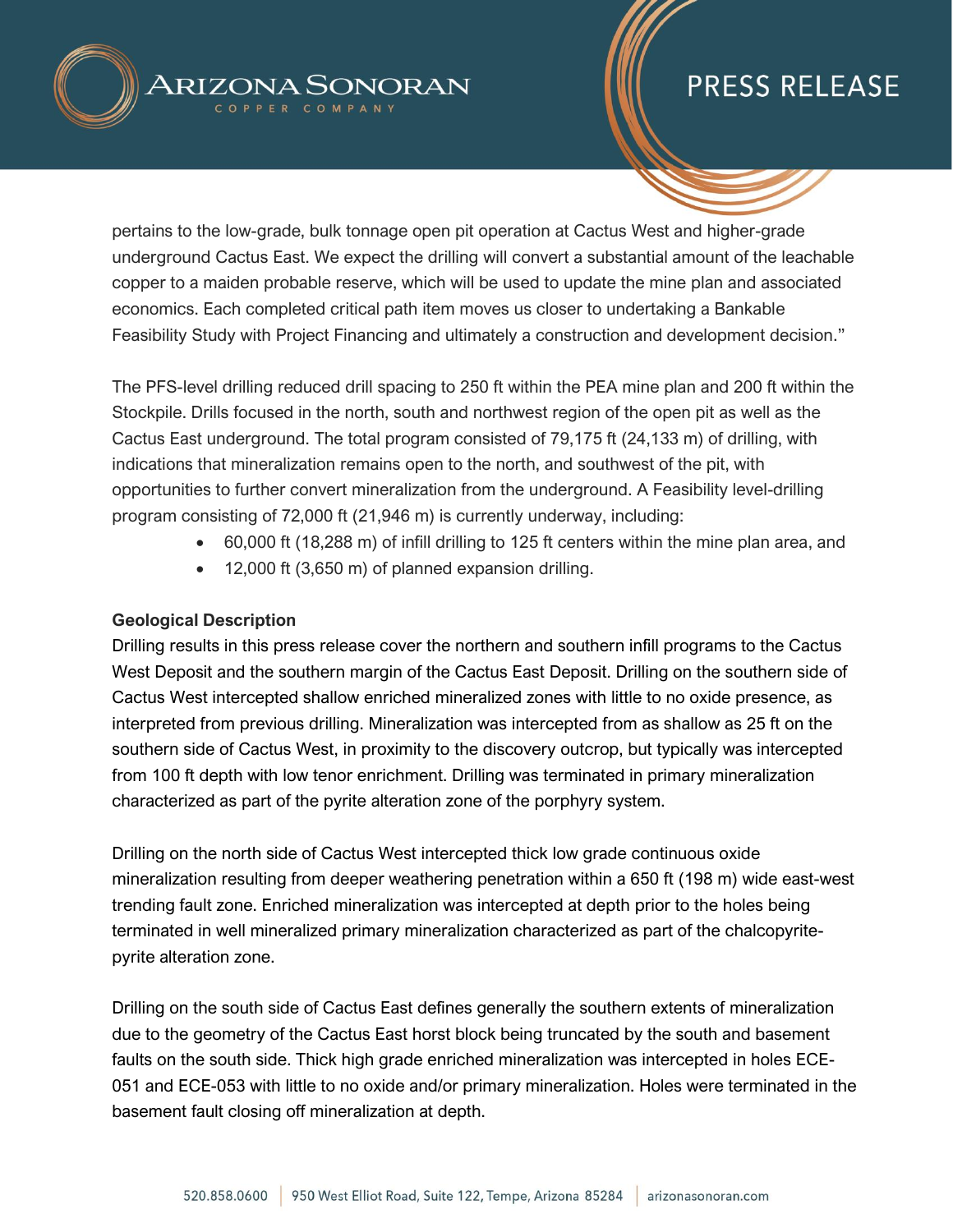

#### **TABLE 1: Drilling Highlights**

|             |          | Feet    |         | <b>Metres</b> |                    |       | CuT    | <b>TSol</b> | Pit  |           |
|-------------|----------|---------|---------|---------------|--------------------|-------|--------|-------------|------|-----------|
| Hole        | Zone     | From    | To      | Length        | From               | To    | Length | $\%$        | $\%$ | Area      |
|             |          |         |         |               | <b>CACTUS EAST</b> |       |        |             |      |           |
| ECE-<br>051 | oxide    | 1,585.0 | 1,624.0 | 39.0          | 483.1              | 495.0 | 11.9   | 0.33        | 0.32 |           |
|             | enriched | 1,646.7 | 1,656.0 | 9.3           | 501.9              | 504.7 | 2.8    | 2.86        | 2.85 |           |
|             | enriched | 1,697.0 | 1,787.0 | 90.0          | 517.2              | 544.7 | 27.4   | 1.56        | 1.45 |           |
|             | incl     | 1,697.0 | 1,737.0 | 40.0          | 517.2              | 529.4 | 12.2   | 2.53        | 2.38 |           |
|             | primary  | 1,787.0 | 1,894.0 | 107.0         | 544.7              | 577.3 | 32.6   | 0.62        | 0.05 |           |
|             | enriched | 1,626.0 | 1,653.3 | 27.3          | 495.6              | 503.9 | 8.3    | 0.36        | 0.35 | N/A       |
| ECE-<br>052 | enriched | 1,673.0 | 1,702.4 | 29.4          | 509.9              | 518.9 | 9.0    | 0.56        | 0.56 |           |
|             | enriched | 1,754.0 | 1,780.3 | 26.3          | 534.6              | 542.6 | 8.0    | 1.10        | 1.00 |           |
|             | enriched | 1,659.2 | 1,681.8 | 22.6          | 505.7              | 512.6 | 6.9    | 0.76        | 0.75 |           |
| ECE-<br>053 | enriched | 1,740.5 | 1,755.2 | 14.7          | 530.5              | 535.0 | 4.5    | 0.74        | 0.72 |           |
|             | enriched | 1,812.5 | 2,013.4 | 200.9         | 552.5              | 613.7 | 61.2   | 1.28        | 0.91 |           |
|             |          |         |         |               | <b>CACTUS WEST</b> |       |        |             |      |           |
| ECW-<br>030 | enriched | 151.5   | 354.2   | 202.7         | 46.2               | 108.0 | 61.8   | 0.28        | 0.27 | South     |
|             | incl     | 151.5   | 213.0   | 61.5          | 46.2               | 64.9  | 18.7   | 0.60        | 0.59 |           |
|             | oxide    | 1,319.0 | 1,349.0 | 30.0          | 402.0              | 411.2 | 9.1    | 0.28        | 0.25 | <b>NE</b> |
|             | enriched | 1,482.3 | 1,487.5 | 5.2           | 451.8              | 453.4 | 1.6    | 1.61        | 1.60 |           |
| ECW-        | enriched | 1,570.5 | 1,689.0 | 118.5         | 478.7              | 514.8 | 36.1   | 0.55        | 0.48 |           |
| 031         | incl     | 1,588.0 | 1,600.8 | 12.8          | 484.0              | 487.9 | 3.9    | 0.93        | 0.83 |           |
|             | and      | 1,629.0 | 1,639.0 | 10.0          | 496.5              | 499.6 | 3.0    | 1.68        | 1.68 |           |
|             | primary  | 1,689.0 | 1,828.6 | 139.6         | 514.8              | 557.4 | 42.6   | 0.30        | 0.06 |           |
|             | oxide    | 289.0   | 349.0   | 60.0          | 88.1               | 106.4 | 18.3   | 0.20        | 0.14 |           |
|             | oxide    | 410.3   | 876.0   | 465.7         | 125.1              | 267.0 | 141.9  | 0.27        | 0.24 |           |
|             | incl     | 420.0   | 524.0   | 104.0         | 128.0              | 159.7 | 31.7   | 0.43        | 0.40 |           |
| ECW-<br>032 | and      | 634.0   | 686.0   | 52.0          | 193.2              | 209.1 | 15.8   | 0.58        | 0.47 | North     |
|             | oxide    | 1,026.0 | 1,052.0 | 26.0          | 312.7              | 320.6 | 7.9    | 0.16        | 0.16 |           |
|             | enriched | 1,052.0 | 1,078.0 | 26.0          | 320.6              | 328.6 | 7.9    | 0.34        | 0.27 |           |
|             | primary  | 1,078.0 | 1,367.7 | 289.7         | 328.6              | 416.9 | 88.3   | 0.34        | 0.07 |           |
|             | oxide    | 294.0   | 461.0   | 167.0         | 89.6               | 140.5 | 50.9   | 0.34        | 0.26 |           |
|             | incl     | 395.0   | 455.0   | 60.0          | 120.4              | 138.7 | 18.3   | 0.53        | 0.41 |           |
|             | oxide    | 523.7   | 652.0   | 128.3         | 159.6              | 198.7 | 39.1   | 0.28        | 0.25 |           |
| ECW-<br>033 | oxide    | 739.9   | 1,101.0 | 361.1         | 225.5              | 335.6 | 110.1  | 0.22        | 0.19 | North     |
|             | incl     | 747.5   | 761.0   | 13.5          | 227.8              | 232.0 | 4.1    | 0.59        | 0.47 |           |
|             | and      | 1,029.0 | 1,075.0 | 46.0          | 313.6              | 327.7 | 14.0   | 0.44        | 0.38 |           |
|             | oxide    | 1,151.0 | 1,241.0 | 90.0          | 350.8              | 378.3 | 27.4   | 0.14        | 0.13 |           |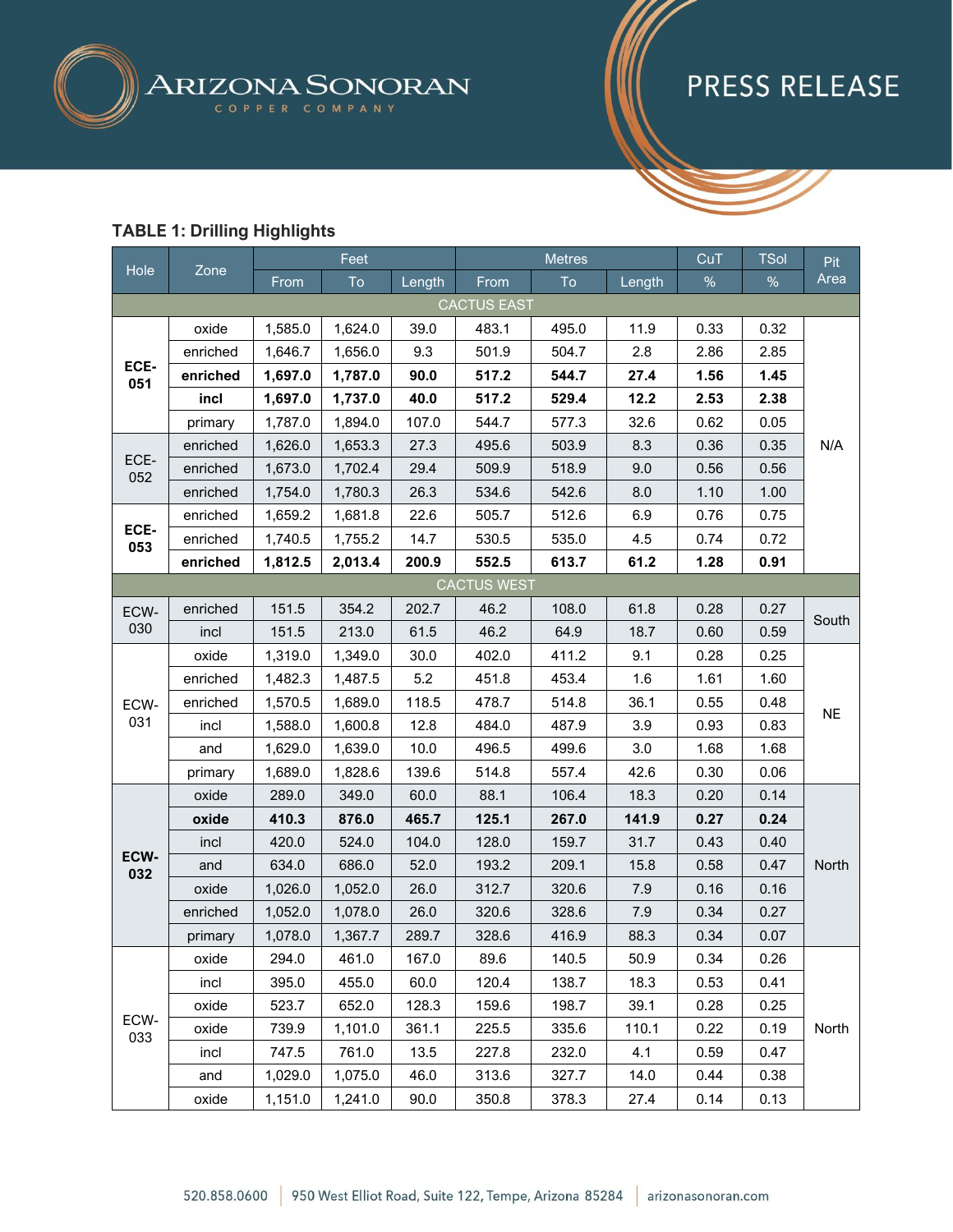

|             |          | Feet    |         |        | <b>Metres</b> |       |        | CuT  | <b>TSol</b> | Pit       |
|-------------|----------|---------|---------|--------|---------------|-------|--------|------|-------------|-----------|
| Hole        | Zone     | From    | To      | Length | From          | To    | Length | $\%$ | $\%$        | Area      |
|             | oxide    | 1,281.0 | 1,327.0 | 46.0   | 390.4         | 404.5 | 14.0   | 0.52 | 0.44        |           |
|             | primary  | 1,327.0 | 1,418.0 | 91.0   | 404.5         | 432.2 | 27.7   | 0.35 | 0.04        |           |
|             | oxide    | 376.2   | 406.0   | 29.8   | 114.7         | 123.7 | 9.1    | 0.41 | 0.34        |           |
|             | oxide    | 702.3   | 716.5   | 14.2   | 214.1         | 218.4 | 4.3    | 0.57 | 0.55        |           |
|             | enriched | 801.4   | 815.0   | 13.6   | 244.3         | 248.4 | 4.1    | 0.87 | 0.83        |           |
|             | oxide    | 861.0   | 889.8   | 28.8   | 262.4         | 271.2 | 8.8    | 0.85 | 0.80        |           |
|             | incl     | 877.3   | 884.0   | 6.7    | 267.4         | 269.4 | 2.0    | 2.71 | 2.70        |           |
| ECW-<br>034 | enriched | 1,066.3 | 1,160.0 | 93.7   | 325.0         | 353.6 | 28.6   | 0.42 | 0.31        | North     |
|             | incl     | 1,123.0 | 1,160.0 | 37.0   | 342.3         | 353.6 | 11.3   | 0.66 | 0.57        |           |
|             | oxide    | 1,160.0 | 1,264.0 | 104.0  | 353.6         | 385.3 | 31.7   | 0.49 | 0.45        |           |
|             | incl     | 1,160.0 | 1,173.0 | 13.0   | 353.6         | 357.5 | 4.0    | 2.84 | 2.64        |           |
|             | enriched | 1,297.7 | 1,347.0 | 49.3   | 395.5         | 410.6 | 15.0   | 0.69 | 0.63        |           |
|             | incl     | 1,297.7 | 1,317.0 | 19.3   | 395.5         | 401.4 | 5.9    | 1.24 | 1.14        |           |
|             | oxide    | 343.0   | 413.0   | 70.0   | 104.5         | 125.9 | 21.3   | 0.24 | 0.15        |           |
| ECW-<br>035 | oxide    | 576.4   | 671.0   | 94.6   | 175.7         | 204.5 | 28.8   | 0.20 | 0.18        |           |
|             | enriched | 704.0   | 719.0   | 15.0   | 214.6         | 219.2 | 4.6    | 0.80 | 0.77        | <b>NW</b> |
|             | oxide    | 867.0   | 887.0   | 20.0   | 264.3         | 270.4 | 6.1    | 0.17 | 0.16        |           |
|             | oxide    | 998.5   | 1,008.0 | 9.5    | 304.3         | 307.2 | 2.9    | 0.23 | 0.21        |           |
|             | oxide    | 396.0   | 1,013.0 | 617.0  | 120.7         | 308.8 | 188.1  | 0.21 | 0.19        | <b>NW</b> |
|             | incl     | 739.0   | 800.7   | 61.7   | 225.2         | 244.1 | 18.8   | 0.32 | 0.30        |           |
| ECW-        | and      | 906.0   | 936.0   | 30.0   | 276.1         | 285.3 | 9.1    | 0.49 | 0.47        |           |
| 036         | enriched | 1,013.0 | 1,092.0 | 79.0   | 308.8         | 332.8 | 24.1   | 0.37 | 0.23        |           |
|             | primary  | 1,092.0 | 1,443.0 | 351.0  | 332.8         | 439.8 | 107.0  | 0.37 | 0.04        |           |
|             | incl     | 1,108.0 | 1,251.0 | 143.0  | 337.7         | 381.3 | 43.6   | 0.49 | 0.05        |           |
|             | oxide    | 477.0   | 515.0   | 38.0   | 145.4         | 157.0 | 11.6   | 0.21 | 0.14        |           |
|             | oxide    | 652.0   | 732.0   | 80.0   | 198.7         | 223.1 | 24.4   | 0.15 | 0.13        |           |
| ECW-        | oxide    | 796.3   | 848.0   | 51.7   | 242.7         | 258.5 | 15.8   | 0.25 | 0.23        |           |
| 037         | oxide    | 868.0   | 888.0   | 20.0   | 264.6         | 270.7 | 6.1    | 0.19 | 0.15        | <b>NW</b> |
|             | oxide    | 918.0   | 938.3   | 20.3   | 279.8         | 286.0 | 6.2    | 1.32 | 1.10        |           |
|             | incl     | 926.0   | 938.3   | 12.3   | 282.2         | 286.0 | 3.7    | 2.07 | 1.71        |           |
|             | oxide    | 547.0   | 1,003.0 | 456.0  | 166.7         | 305.7 | 139.0  | 0.19 | 0.15        |           |
|             | incl     | 987.0   | 1,003.0 | 16.0   | 300.8         | 305.7 | 4.9    | 0.13 | 0.12        |           |
| ECW-<br>038 | oxide    | 1,043.0 | 1,113.0 | 70.0   | 317.9         | 339.2 | 21.3   | 0.15 | 0.13        | <b>NW</b> |
|             | enriched | 1,113.0 | 1,132.0 | 19.0   | 339.2         | 345.0 | 5.8    | 0.22 | 0.13        |           |
|             | primary  | 1,132.0 | 1,449.7 | 317.7  | 345.0         | 441.9 | 96.8   | 0.18 | 0.02        |           |
| ECW-        | oxide    | 105.0   | 115.0   | 10.0   | 32.0          | 35.1  | 3.0    | 0.67 | 0.57        |           |
| 039         | enriched | 275.0   | 360.0   | 85.0   | 83.8          | 109.7 | 25.9   | 0.26 | 0.19        | South     |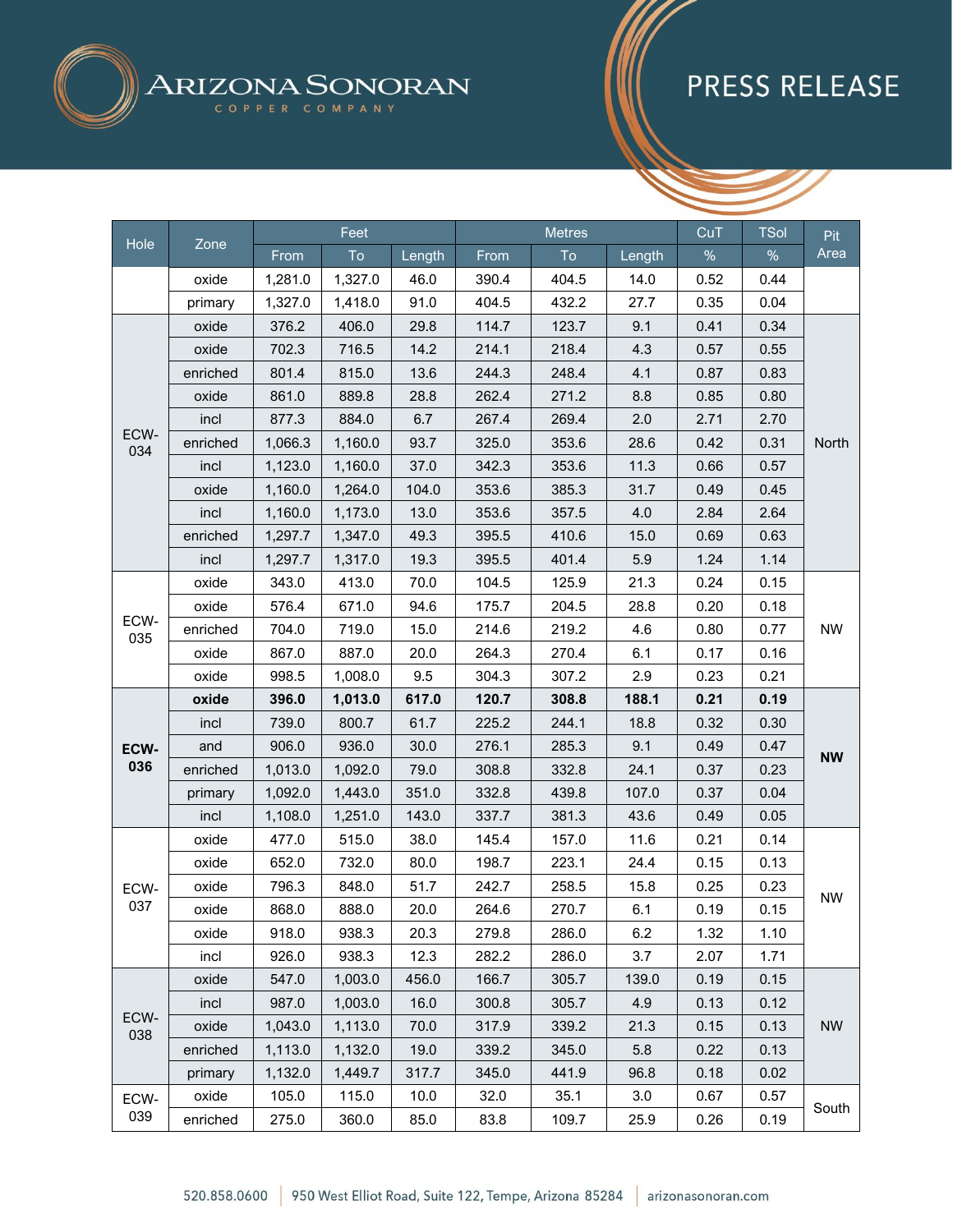

|             |          |         | Feet    |        | <b>Metres</b><br>CuT |       |        | <b>TSol</b> | Pit  |           |
|-------------|----------|---------|---------|--------|----------------------|-------|--------|-------------|------|-----------|
| Hole        | Zone     | From    | To      | Length | From                 | To    | Length | $\%$        | %    | Area      |
|             | incl     | 275.0   | 285.0   | 10.0   | 83.8                 | 86.9  | 3.0    | 0.54        | 0.53 |           |
|             | primary  | 360.0   | 450.6   | 90.6   | 109.7                | 137.3 | 27.6   | 0.15        | 0.04 |           |
| ECW-        | oxide    | 693.0   | 773.3   | 80.3   | 211.2                | 235.7 | 24.5   | 0.32        | 0.29 | <b>NW</b> |
|             | oxide    | 1,097.0 | 1,115.5 | 18.5   | 334.4                | 340.0 | 5.6    | 0.51        | 0.48 |           |
| 040         | enriched | 1,175.0 | 1,229.0 | 54.0   | 358.1                | 374.6 | 16.5   | 0.55        | 0.48 |           |
|             | primary  | 1,229.0 | 1,287.0 | 58.0   | 374.6                | 392.3 | 17.7   | 0.22        | 0.03 |           |
|             | oxide    | 1,266.7 | 1,345.0 | 78.3   | 386.1                | 410.0 | 23.9   | 0.76        | 0.68 |           |
|             | incl     | 1,277.0 | 1,330.0 | 53.0   | 389.2                | 405.4 | 16.2   | 1.01        | 0.91 |           |
| ECW-        | enriched | 1,484.0 | 1,563.0 | 79.0   | 452.3                | 476.4 | 24.1   | 0.92        | 0.87 |           |
| 041         | incl     | 1,484.0 | 1,532.8 | 48.8   | 452.3                | 467.2 | 14.9   | 1.35        | 1.31 | <b>NE</b> |
|             | primary  | 1,563.0 | 1,948.0 | 385.0  | 476.4                | 593.8 | 117.3  | 0.37        | 0.03 |           |
|             | incl     | 1,797.0 | 1,937.0 | 140.0  | 547.7                | 590.4 | 42.7   | 0.49        | 0.04 |           |
| ECW-<br>046 | enriched | 207.0   | 227.0   | 20.0   | 63.1                 | 69.2  | 6.1    | 0.15        | 0.14 | South     |
|             | enriched | 249.1   | 289.3   | 40.2   | 75.9                 | 88.2  | 12.3   | 0.38        | 0.38 |           |
|             | enriched | 359.0   | 427.8   | 68.8   | 109.4                | 130.4 | 21.0   | 0.45        | 0.43 |           |
|             | incl     | 373.0   | 383.0   | 10.0   | 113.7                | 116.7 | 3.0    | 0.81        | 0.80 |           |
|             | primary  | 467.0   | 607.0   | 140.0  | 142.3                | 185.0 | 42.7   | 0.23        | 0.03 |           |
|             | oxide    | 25.0    | 105.0   | 80.0   | 7.6                  | 32.0  | 24.4   | 0.17        | 0.06 | South     |
| ECW-        | oxide    | 155.0   | 250.0   | 95.0   | 47.2                 | 76.2  | 29.0   | 0.18        | 0.10 |           |
| 047         | enriched | 310.0   | 480.0   | 170.0  | 94.5                 | 146.3 | 51.8   | 0.21        | 0.17 |           |
|             | primary  | 480.0   | 537.0   | 57.0   | 146.3                | 163.7 | 17.4   | 0.10        | 0.03 |           |
|             | enriched | 150.0   | 255.0   | 105.0  | 45.7                 | 77.7  | 32.0   | 0.30        | 0.29 | South     |
| ECW-        | incl     | 160.0   | 200.0   | 40.0   | 48.8                 | 61.0  | 12.2   | 0.44        | 0.44 |           |
| 048         | enriched | 290.0   | 400.0   | 110.0  | 88.4                 | 121.9 | 33.5   | 0.19        | 0.16 |           |
|             | primary  | 400.0   | 500.0   | 100.0  | 121.9                | 152.4 | 30.5   | 0.15        | 0.02 |           |
| ECW-        | enriched | 295.0   | 350.0   | 55.0   | 89.9                 | 106.7 | 55.0   | 0.26        | 0.20 | South     |
| 049         | primary  | 350.0   | 400.0   | 50.0   | 106.7                | 121.9 | 50.0   | 0.22        | 0.03 |           |
|             | oxide    | 80.0    | 155.0   | 75.0   | 24.4                 | 47.2  | 75.0   | 0.18        | 0.12 |           |
| ECW-        | enriched | 200.0   | 260.0   | 60.0   | 61.0                 | 79.2  | 60.0   | 0.28        | 0.19 |           |
| 050         | incl     | 240.0   | 260.0   | 20.0   | 73.2                 | 79.2  | 20.0   | 0.55        | 0.44 | South     |
|             | primary  | 260.0   | 400.0   | 140.0  | 79.2                 | 121.9 | 140.0  | 0.15        | 0.01 |           |
|             | oxide    | 523.1   | 563.0   | 39.9   | 159.4                | 171.6 | 12.2   | 0.20        | 0.17 |           |
|             | oxide    | 591.6   | 615.0   | 23.4   | 180.3                | 187.5 | 7.1    | 0.68        | 0.62 |           |
| ECW-        | oxide    | 640.0   | 870.0   | 230.0  | 195.1                | 265.2 | 70.1   | 0.35        | 0.32 |           |
| 054         | incl     | 640.0   | 668.0   | 28.0   | 195.1                | 203.6 | 8.5    | 0.76        | 0.72 | <b>NW</b> |
|             | oxide    | 942.0   | 962.0   | 20.0   | 287.1                | 293.2 | 6.1    | 0.15        | 0.11 |           |
|             | oxide    | 992.0   | 1,082.0 | 90.0   | 302.4                | 329.8 | 27.4   | 0.17        | 0.17 |           |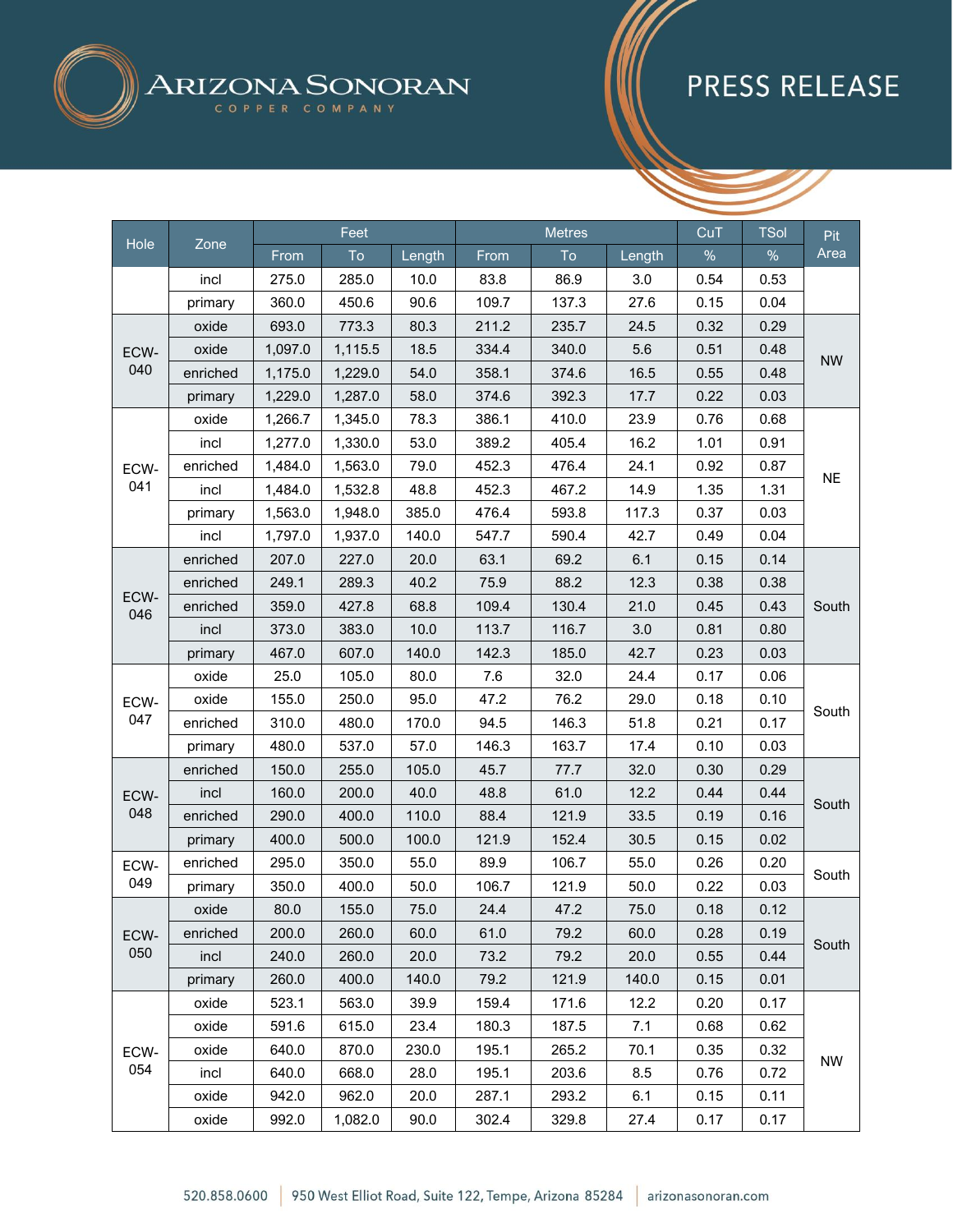# ARIZONA SONORAN

## **PRESS RELEASE**

|             |          |         | Feet    |        |       | <b>Metres</b> |        | CuT  | <b>TSol</b> | <b>Pit</b>   |
|-------------|----------|---------|---------|--------|-------|---------------|--------|------|-------------|--------------|
| Hole        | Zone     | From    | To      | Length | From  | To            | Length | %    | $\%$        | Area         |
|             | enriched | 1,082.0 | 1,145.0 | 63.0   | 329.8 | 349.0         | 19.2   | 0.40 | 0.31        |              |
|             | incl     | 1,115.5 | 1,145.0 | 29.5   | 340.0 | 349.0         | 9.0    | 0.59 | 0.41        |              |
|             | primary  | 1,145.0 | 1,350.0 | 205.0  | 349.0 | 411.5         | 62.5   | 0.36 | 0.04        |              |
|             | oxide    | 564.1   | 602.5   | 38.4   | 171.9 | 183.6         | 11.7   | 0.31 | 0.23        |              |
|             | oxide    | 867.0   | 897.0   | 30.0   | 264.3 | 273.4         | 9.1    | 0.59 | 0.57        |              |
|             | oxide    | 947.0   | 1,027.0 | 80.0   | 288.6 | 313.0         | 24.4   | 0.15 | 0.13        |              |
| ECW-<br>055 | oxide    | 1,077.0 | 1,155.5 | 78.5   | 328.3 | 352.2         | 23.9   | 0.19 | 0.18        | <b>NW</b>    |
|             | enriched | 1,176.7 | 1,227.0 | 50.3   | 358.7 | 374.0         | 15.3   | 1.01 | 0.96        |              |
|             | incl     | 1,176.7 | 1,186.0 | 9.3    | 358.7 | 361.5         | 2.8    | 3.79 | 3.60        |              |
|             | primary  | 1,227.0 | 1,600.0 | 373.0  | 374.0 | 487.7         | 113.7  | 0.32 | 0.03        |              |
|             | oxide    | 191.0   | 222.0   | 31.0   | 58.2  | 67.7          | 9.4    | 0.30 | 0.22        |              |
|             | oxide    | 331.1   | 794.0   | 462.9  | 100.9 | 242.0         | 141.1  | 0.31 | 0.25        |              |
|             | incl     | 413.0   | 463.5   | 50.5   | 125.9 | 141.3         | 15.4   | 0.47 | 0.40        |              |
|             | and      | 616.0   | 646.0   | 30.0   | 187.8 | 196.9         | 9.1    | 0.57 | 0.53        |              |
|             | and      | 733.6   | 754.0   | 20.4   | 223.6 | 229.8         | 6.2    | 0.86 | 0.80        |              |
| ECW-<br>056 | enriched | 794.0   | 863.0   | 69.0   | 242.0 | 263.0         | 21.0   | 0.21 | 0.19        | <b>North</b> |
|             | oxide    | 1,029.0 | 1,049.0 | 20.0   | 313.6 | 319.7         | 6.1    | 0.11 | 0.09        |              |
|             | oxide    | 1,069.0 | 1,093.0 | 24.0   | 325.8 | 333.1         | 7.3    | 0.13 | 0.12        |              |
|             | enriched | 1,139.4 | 1,217.0 | 77.6   | 347.3 | 370.9         | 23.7   | 0.24 | 0.23        |              |
|             | primary  | 1,217.0 | 1,490.4 | 273.4  | 370.9 | 454.3         | 83.3   | 0.39 | 0.04        |              |
|             | Incl     | 1,369.0 | 1,467.0 | 98.0   | 417.3 | 447.1         | 29.9   | 0.52 | 0.05        |              |

*1. Intervals are presented in core length; are drilled with dip angles between 55 degrees and 90 degrees.*

*2. CE Drill assays assume a mineralized cut-off grade of 0.5% CuT reflecting the potential for heap leaching in the case of Oxide and Enriched material for an underground or to provide typical average grades in the case of Primary material. All CE holes were terminated in Primary mineralization or the basement fault.*

*3. CW Drill assays assume a mineralized cut-off grade of 0.1% CuT reflecting the potential for heap leaching in the case of Oxide and Enriched material for an open pit, or to provide typical average grades in the case of Primary material. All CW holes were terminated in Primary mineralization.*

*4. Assay results are not capped. Intercepts are aggregated within geological confines of major mineral zones.*

#### Table 2: Drill Information

| Hole    | Easting   | <b>Northing</b> | Elevation | Depth   | Azimuth | Dip     |
|---------|-----------|-----------------|-----------|---------|---------|---------|
| ECW-030 | 390,384.9 | 62,311.2        | 1,444.2   | 458.0   | 190     | -60     |
| ECW-031 | 391,396.1 | 64,622.1        | 1,462.3   | 1,828.6 | 240     | $-45$   |
| ECW-032 | 389,089.1 | 65,053.9        | 1,457.7   | 1.367.7 | 140     | -53     |
| ECW-033 | 389,087.8 | 65,051.4        | 1,457.6   | 1,418.0 | 142     | $-46.5$ |
| ECW-034 | 389,545.9 | 65,362.2        | 1,464.3   | 1,347.0 | 140     | $-45$   |
| ECW-035 | 388,913.1 | 64,805.0        | 1,454.2   | 1,008.0 | 135     | -45     |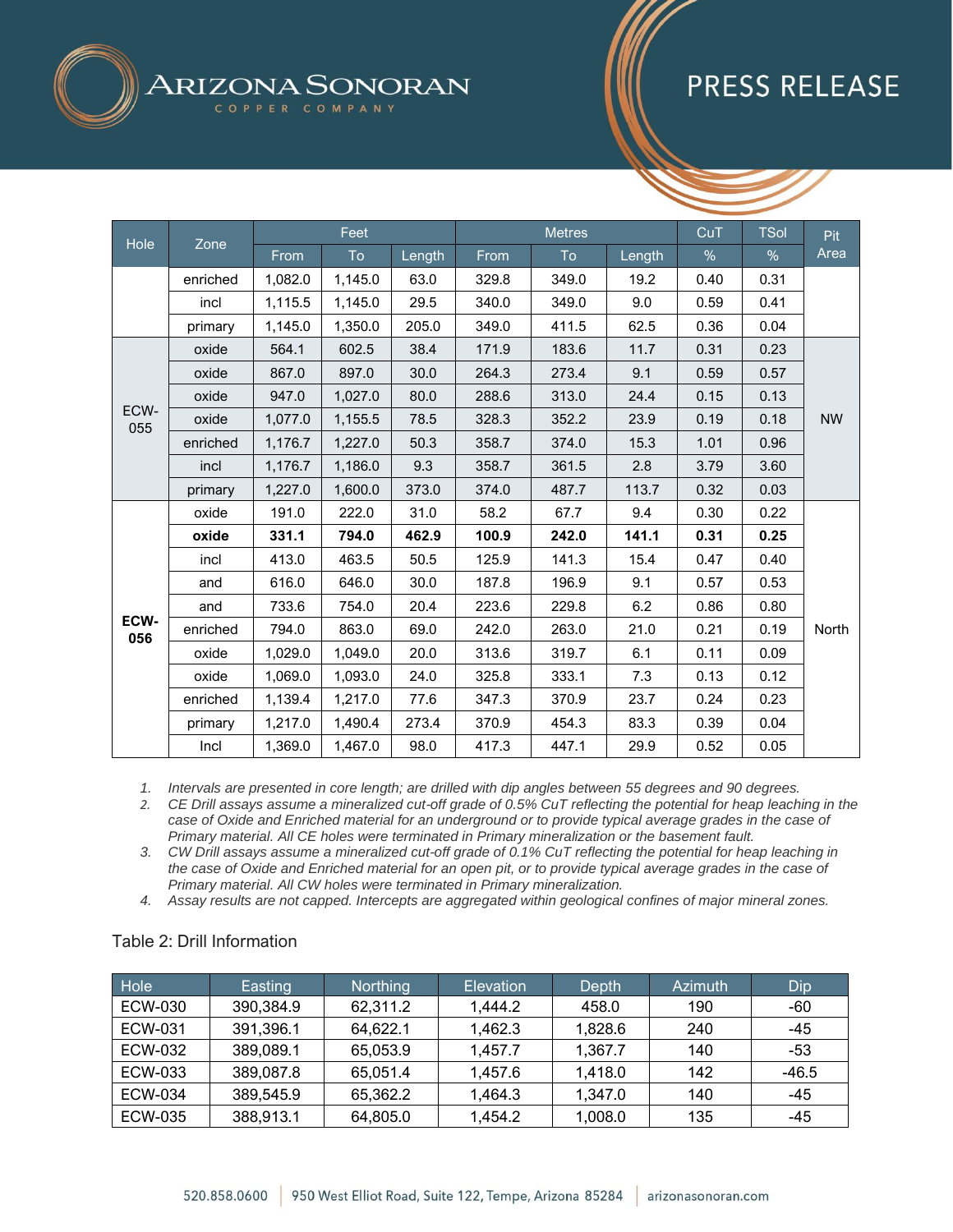| <b>ECW-036</b> | 388,818.6 | 64,892.0 | 1,454.3 | 1,443.0 | 135              | $-56$   |
|----------------|-----------|----------|---------|---------|------------------|---------|
| <b>ECW-037</b> | 388,733.6 | 64,552.6 | 1,450.3 | 938.3   | 130              | $-45$   |
| <b>ECW-038</b> | 388,563.6 | 64,361.4 | 1,447.5 | 1,449.7 | 110              | $-67$   |
| ECW-039        | 389,756.5 | 62,131.7 | 1,432.0 | 450.6   | 0                | -90     |
| <b>ECW-040</b> | 388,509.0 | 64,206.9 | 1,446.1 | 1,287.0 | 114              | -50     |
| <b>ECW-041</b> | 391,041.8 | 65,109.6 | 1,470.5 | 1,948.0 | 235              | $-46.5$ |
| <b>ECW-046</b> | 389,627.5 | 62,023.7 | 1,434.1 | 607.0   | 0                | -90     |
| <b>ECW-047</b> | 390,243.2 | 61,890.0 | 1,437.8 | 537.0   | 0                | $-90$   |
| <b>ECW-048</b> | 390,213.6 | 62,148.0 | 1,434.9 | 500.0   | $\boldsymbol{0}$ | $-90$   |
| <b>ECW-049</b> | 390,496.7 | 62,317.4 | 1,445.2 | 400.0   | $\mathbf 0$      | -90     |
| <b>ECW-050</b> | 391,126.6 | 61,970.4 | 1,448.5 | 400.0   | 0                | $-90$   |
| <b>ECW-054</b> | 388,562.4 | 64,366.4 | 1,447.7 | 1,350.0 | 100              | $-55$   |
| <b>ECW-055</b> | 388,572.8 | 64,183.8 | 1,444.3 | 1,600.0 | 100              | -46     |
| <b>ECW-056</b> | 389,379.9 | 65,275.9 | 1,465.0 | 1,490.4 | 148              | -54     |
| <b>ECW-040</b> | 388,509.0 | 64,206.9 | 1,446.1 | 1,287.0 | 114              | $-51$   |
| <b>ECW-041</b> | 391,041.8 | 65,109.6 | 1,470.5 | 1,948.0 | 235              | -47     |
| <b>ECE-051</b> | 392,614.8 | 65,015.0 | 1,510.0 | 1,956.0 | 0                | $-90$   |
| <b>ECE-052</b> | 392,483.6 | 64,515.5 | 1,488.0 | 1,871.4 | $\mathbf 0$      | $-90$   |
| <b>ECE-053</b> | 391,991.5 | 64,400.0 | 1,487.4 | 2,035.2 | $\boldsymbol{0}$ | $-90$   |

SONORAN

### **Quality Assurance / Quality Control**

ARIZ

Drilling completed on the project was supervised by on-site ASCU personnel who prepared core samples for assay and implemented a full QA/QC program using blanks, standards and duplicates to monitor analytical accuracy and precision. The samples were sealed on site and shipped to Skyline Laboratories in Tucson AZ for analysis. Skyline's quality control system complies with global certifications for Quality ISO9001:2008.

Technical aspects of this news release have been reviewed and verified by Allan Schappert – CPG #11758, who is a qualified person as defined by National Instrument 43-101– Standards of Disclosure for Mineral Projects.

#### **Links from the Press Release**

FIGURES 1-5 and PHOTOS 6-8: [https://arizonasonoran.com/projects/cactus-mine-project/press](https://arizonasonoran.com/projects/cactus-mine-project/press-release-images/)[release-images/](https://arizonasonoran.com/projects/cactus-mine-project/press-release-images/)

*Neither the TSX nor the regulating authority has approved or disproved the information contained in this press release.*